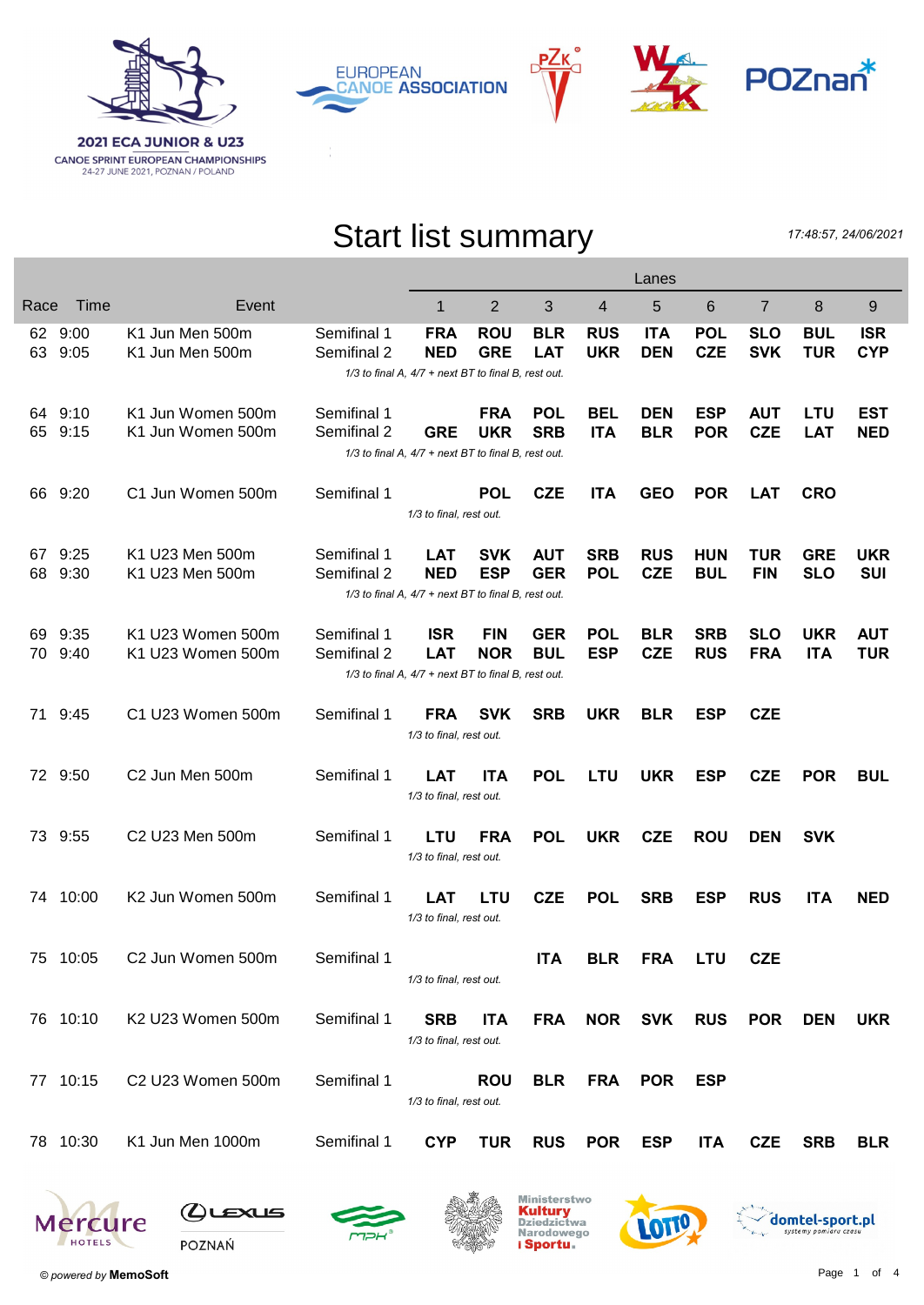





## Start list summary

17:48:57, 24/06/2021

|           |                |                                      |                            | Lanes                                                                           |                          |                          |                          |                          |                          |                          |                          |                          |
|-----------|----------------|--------------------------------------|----------------------------|---------------------------------------------------------------------------------|--------------------------|--------------------------|--------------------------|--------------------------|--------------------------|--------------------------|--------------------------|--------------------------|
| Race      | Time           | Event                                |                            | 1                                                                               | $\overline{2}$           | 3                        | $\overline{4}$           | 5                        | 6                        | $\overline{7}$           | 8                        | 9                        |
|           | 79 10:37       | K1 Jun Men 1000m                     | Semifinal 2                | <b>LAT</b><br>1/3 to final A, 4/7 + next BT to final B, rest out.               | EST                      | <b>UKR</b>               | <b>ROU</b>               | <b>POL</b>               | <b>SVK</b>               | <b>BEL</b>               | <b>FRA</b>               | <b>NED</b>               |
| 80        | 10:44          | C1 Jun Men 1000m                     | Semifinal 1                | <b>CZE</b><br>1/3 to final, rest out.                                           | <b>SVK</b>               | <b>HUN</b>               | <b>POL</b>               | <b>GEO</b>               | <b>ESP</b>               | <b>LTU</b>               | <b>ITA</b>               | <b>GER</b>               |
| 81        | 10:51          | K1 Jun Women 1000m                   | Semifinal 1                | <b>NED</b><br>1/3 to final, rest out.                                           | <b>FRA</b>               | <b>ESP</b>               | <b>CZE</b>               | <b>EST</b>               | <b>BLR</b>               | <b>ROU</b>               | <b>UKR</b>               | <b>LAT</b>               |
| 82.<br>83 | 10:58<br>11:05 | K1 U23 Men 1000m<br>K1 U23 Men 1000m | Semifinal 1<br>Semifinal 2 | <b>ISR</b><br><b>CYP</b><br>1/3 to final A, 4/7 + next BT to final B, rest out. | <b>SUI</b><br><b>BUL</b> | IRL<br><b>BEL</b>        | <b>CZE</b><br><b>RUS</b> | <b>HUN</b><br><b>POL</b> | <b>FRA</b><br><b>ESP</b> | <b>LTU</b><br><b>SLO</b> | <b>UKR</b><br><b>FIN</b> | <b>LAT</b><br><b>SVK</b> |
|           | 84 11:12       | C1 U23 Men 1000m                     | Semifinal 1                | 1/3 to final, rest out.                                                         | <b>ROU</b>               | <b>SVK</b>               | <b>POL</b>               | <b>HUN</b>               | <b>ESP</b>               | <b>BLR</b>               | <b>SRB</b>               |                          |
|           | 85 11:19       | K1 U23 Women 1000m                   | Semifinal 1                | <b>ITA</b><br>1/3 to final, rest out.                                           | <b>ESP</b>               | <b>BUL</b>               | <b>SVK</b>               | <b>DEN</b>               | <b>POL</b>               | <b>AUT</b>               | <b>RUS</b>               | <b>FRA</b>               |
| 87<br>88  | 11:33<br>11:40 | K2 Jun Men 1000m<br>K2 Jun Men 1000m | Semifinal 1<br>Semifinal 2 | 1/3 to final A, 4/7 + next BT to final B, rest out.                             | <b>ISR</b><br><b>LTU</b> | <b>UKR</b><br><b>LAT</b> | <b>ITA</b><br><b>BLR</b> | <b>SVK</b><br><b>FRA</b> | <b>ROU</b><br><b>BUL</b> | <b>CZE</b><br><b>POL</b> | <b>SLO</b><br><b>DEN</b> | <b>TUR</b>               |
| 89.       | 11:47          | C2 Jun Men 1000m                     | Semifinal 1                | <b>SVK</b><br>1/3 to final, rest out.                                           | <b>GER</b>               | <b>ITA</b>               | <b>POR</b>               | <b>UKR</b>               | <b>ESP</b>               | <b>FRA</b>               | <b>BUL</b>               | LAT                      |
| 90<br>91  | 11:54<br>12:01 | K2 U23 Men 1000m<br>K2 U23 Men 1000m | Semifinal 1<br>Semifinal 2 | <b>IRL</b><br><b>TUR</b><br>1/3 to final A, 4/7 + next BT to final B, rest out. | <b>RUS</b><br><b>FRA</b> | <b>HUN</b><br><b>SVK</b> | <b>POR</b><br><b>POL</b> | <b>ITA</b><br><b>UKR</b> | <b>NOR</b><br><b>DEN</b> | <b>BLR</b><br><b>AUT</b> | <b>LAT</b><br><b>ESP</b> | <b>SRB</b><br><b>FIN</b> |
|           | 92 12:08       | C2 U23 Men 1000m                     | Semifinal 1                | 1/3 to final, rest out.                                                         | <b>DEN</b>               | <b>FRA</b>               | <b>POL</b>               | <b>BLR</b>               | <b>CZE</b>               | <b>ROU</b>               | <b>LTU</b>               |                          |
|           | 93 14:30       | K4 Jun Women 500m                    | Semifinal 1                | <b>FRA</b><br>1/3 to final, rest out.                                           | <b>POL</b>               | <b>LAT</b>               | <b>CZE</b>               | <b>ESP</b>               | <b>DEN</b>               | <b>ROU</b>               | <b>ITA</b>               | <b>BUL</b>               |
|           | 94 14:35       | K4 U23 Women 500m                    | Semifinal 1                | 1/3 to final, rest out.                                                         | <b>DEN</b>               | <b>POR</b>               | <b>RUS</b>               | <b>ROU</b>               | <b>UKR</b>               | <b>ITA</b>               |                          |                          |
|           | 95 14:40       | K4 Jun Men 500m                      | Semifinal 1                | <b>LTU</b><br>1/3 to final, rest out.                                           | <b>CZE</b>               | <b>SRB</b>               | <b>BLR</b>               | <b>SVK</b>               | <b>UKR</b>               | <b>FRA</b>               | <b>ITA</b>               | <b>BUL</b>               |











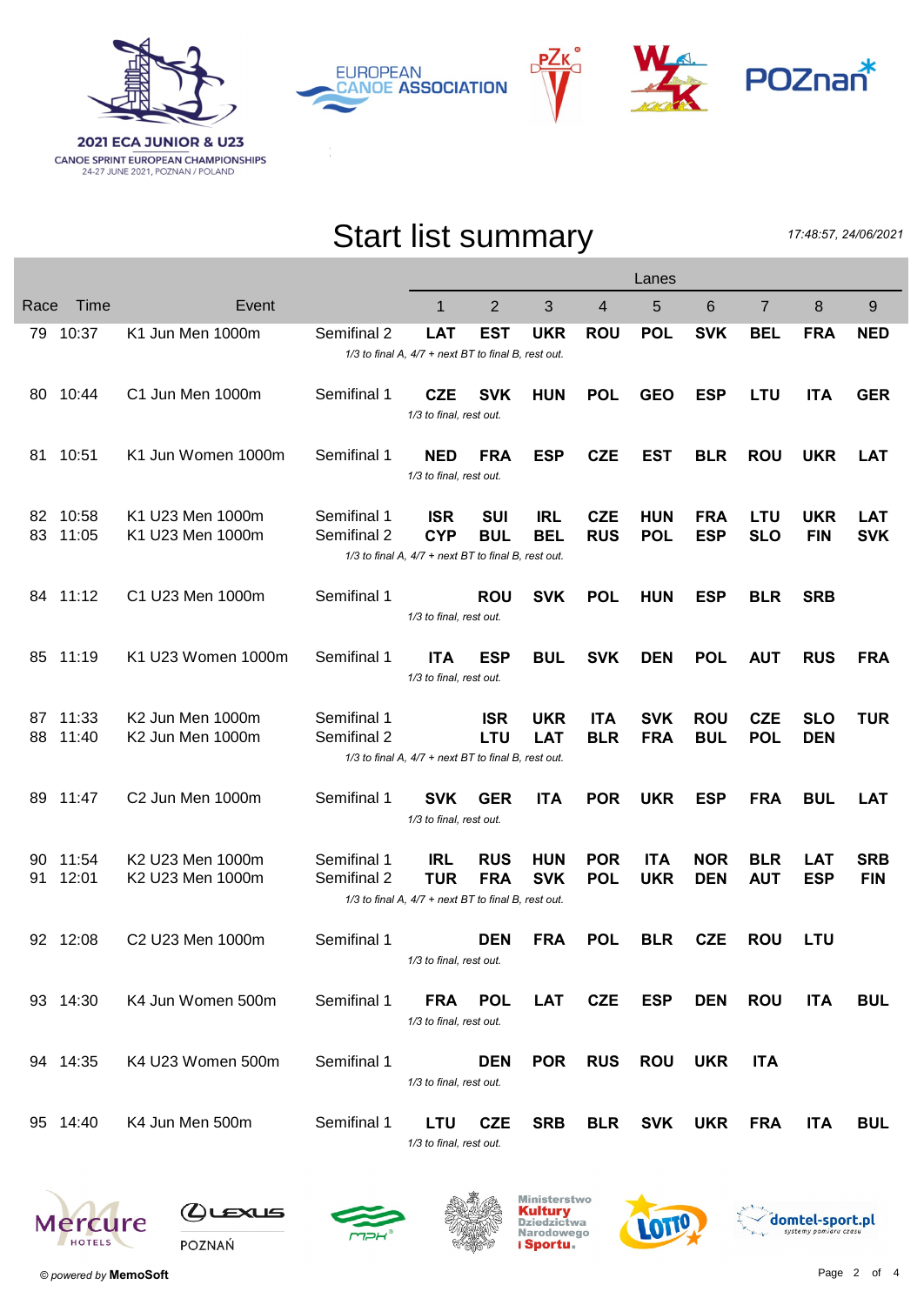

**EUROPEAN CANOE ASSOCIATION** 



## Start list summary

РΖк

17:48:57, 24/06/2021

|                                                            |                                                            |           |                               |                                                            |                                             |                | Lanes      |                |            |            |                |            |            |
|------------------------------------------------------------|------------------------------------------------------------|-----------|-------------------------------|------------------------------------------------------------|---------------------------------------------|----------------|------------|----------------|------------|------------|----------------|------------|------------|
|                                                            | Race                                                       | Time      | Event                         |                                                            | 1                                           | $\overline{2}$ | 3          | $\overline{4}$ | 5          | 6          | $\overline{7}$ | 8          | 9          |
|                                                            | 96                                                         | 14:45     | K4 U23 Men 500m               | Semifinal 1                                                | <b>DEN</b>                                  | <b>ITA</b>     | <b>NOR</b> | <b>FRA</b>     | <b>HUN</b> | <b>SRB</b> | <b>SVK</b>     | <b>GER</b> | <b>POR</b> |
|                                                            | 1/3 to final, rest out.                                    |           |                               |                                                            |                                             |                |            |                |            |            |                |            |            |
|                                                            |                                                            | 97 15:30  | C1 Jun Women 200m             | Heat 1                                                     |                                             | <b>ITA</b>     | <b>ESP</b> | <b>FRA</b>     | <b>BLR</b> | <b>CZE</b> | <b>CRO</b>     | <b>LAT</b> |            |
|                                                            | 98                                                         | 15:35     | C1 Jun Women 200m             | Heat 2                                                     |                                             | <b>GEO</b>     | <b>GER</b> | <b>POL</b>     | <b>RUS</b> | <b>UKR</b> | <b>HUN</b>     | <b>POR</b> |            |
|                                                            |                                                            |           |                               | 1/3 direct to final, 4/7 + next BT to semifinal, rest out. |                                             |                |            |                |            |            |                |            |            |
|                                                            | 99                                                         | 15:40     | C1 Jun Men 200m               | Heat 1                                                     | <b>GER</b>                                  | <b>MDA</b>     | <b>GEO</b> | <b>RUS</b>     | <b>UKR</b> | <b>ROU</b> | <b>ITA</b>     | <b>POL</b> |            |
|                                                            |                                                            | 100 15:45 | C1 Jun Men 200m               | Heat 2                                                     | <b>FRA</b>                                  | <b>HUN</b>     | <b>BUL</b> | <b>CZE</b>     | <b>BLR</b> | <b>LAT</b> | <b>SVK</b>     | <b>ESP</b> |            |
| 1/3 direct to final, 4/7 + next BT to semifinal, rest out. |                                                            |           |                               |                                                            |                                             |                |            |                |            |            |                |            |            |
|                                                            | 101.                                                       | 15:50     | K1 Jun Women 200m             | Heat 1                                                     |                                             | <b>EST</b>     | <b>ESP</b> | <b>SRB</b>     | <b>ITA</b> | <b>HUN</b> | <b>POL</b>     | <b>LAT</b> |            |
|                                                            | 102                                                        | 15:55     | K1 Jun Women 200m             | Heat 2                                                     |                                             | <b>AUT</b>     | <b>GER</b> | <b>RUS</b>     | <b>UKR</b> | <b>DEN</b> | LTU            | <b>GRE</b> |            |
|                                                            | 103                                                        | 16:00     | K1 Jun Women 200m             | Heat 3                                                     |                                             | <b>BUL</b>     | <b>SVK</b> | <b>POR</b>     | <b>BLR</b> | <b>CZE</b> | <b>FRA</b>     | <b>NED</b> |            |
| 1st to final A, 2/7 to semifinal, rest out.                |                                                            |           |                               |                                                            |                                             |                |            |                |            |            |                |            |            |
|                                                            |                                                            | 104 16:05 | K1 Jun Men 200m               | Heat 1                                                     | <b>AZE</b>                                  | <b>ISR</b>     | <b>LAT</b> | <b>BLR</b>     | <b>RUS</b> | <b>GER</b> | <b>HUN</b>     | <b>ESP</b> | <b>GRE</b> |
|                                                            | 105                                                        | 16:10     | K1 Jun Men 200m               | Heat 2                                                     | <b>CYP</b>                                  | <b>MKD</b>     | <b>LTU</b> | <b>POL</b>     | <b>POR</b> | <b>SVK</b> | <b>UKR</b>     | <b>DEN</b> |            |
|                                                            | 106                                                        | 16:15     | K1 Jun Men 200m               | Heat 3                                                     | <b>TUR</b>                                  | <b>SRB</b>     | <b>CZE</b> | <b>ITA</b>     | <b>BUL</b> | <b>FRA</b> | <b>SLO</b>     |            |            |
|                                                            |                                                            |           |                               |                                                            | 1st to final A, 2/7 to semifinal, rest out. |                |            |                |            |            |                |            |            |
|                                                            | 107                                                        | 16:20     | C1 U23 Women 200m             | Heat 1                                                     | <b>GER</b>                                  | <b>CZE</b>     | <b>FRA</b> | <b>GEO</b>     | <b>POL</b> | <b>CRO</b> | <b>BLR</b>     | <b>ESP</b> |            |
|                                                            | 108                                                        | 16:25     | C1 U23 Women 200m             | Heat 2                                                     | <b>POR</b>                                  | <b>SRB</b>     | <b>UKR</b> | <b>HUN</b>     | <b>SVK</b> | <b>RUS</b> | LTU            | <b>MDA</b> |            |
|                                                            |                                                            |           |                               | 1/3 direct to final, 4/7 + next BT to semifinal, rest out. |                                             |                |            |                |            |            |                |            |            |
|                                                            |                                                            | 109 16:30 | C1 U23 Men 200m               | Heat 1                                                     | <b>DEN</b>                                  | <b>SVK</b>     | <b>GEO</b> | <b>CZE</b>     | <b>UKR</b> | <b>ESP</b> | <b>ITA</b>     | <b>POR</b> | <b>POL</b> |
|                                                            |                                                            | 110 16:35 | C1 U23 Men 200m               | Heat 2                                                     | EST                                         | <b>GER</b>     | <b>LAT</b> | <b>BLR</b>     | <b>RUS</b> | <b>ROU</b> | LTU            | <b>HUN</b> | <b>SRB</b> |
|                                                            |                                                            |           |                               | 1/3 direct to final, 4/7 + next BT to semifinal, rest out. |                                             |                |            |                |            |            |                |            |            |
|                                                            | 111                                                        | 16:40     | K1 U23 Women 200m             | Heat 1                                                     | <b>TUR</b>                                  | <b>ISR</b>     | <b>ITA</b> | <b>SLO</b>     | <b>SRB</b> | <b>DEN</b> | <b>ESP</b>     | <b>FRA</b> |            |
|                                                            |                                                            | 112 16:45 | K1 U23 Women 200m             | Heat 2                                                     |                                             | <b>NOR</b>     | <b>GER</b> | <b>POL</b>     | <b>RUS</b> | <b>HUN</b> | <b>CZE</b>     | <b>SVK</b> |            |
|                                                            |                                                            | 113 16:50 | K1 U23 Women 200m             | Heat 3                                                     |                                             | <b>LAT</b>     | <b>LTU</b> | <b>UKR</b>     | <b>BLR</b> | <b>POR</b> | <b>FIN</b>     | <b>BUL</b> |            |
| 1st to final A, 2/7 to semifinal, rest out.                |                                                            |           |                               |                                                            |                                             |                |            |                |            |            |                |            |            |
|                                                            |                                                            | 114 16:55 | K1 U23 Men 200m               | Heat 1                                                     |                                             | <b>ISR</b>     | <b>POR</b> | <b>GER</b>     | <b>UKR</b> | <b>FRA</b> | <b>TUR</b>     | <b>HUN</b> |            |
|                                                            | 115                                                        | 17:00     | K1 U23 Men 200m               | Heat 2                                                     | <b>RUS</b>                                  | <b>IRL</b>     |            | <b>LAT</b>     | <b>BLR</b> | <b>SLO</b> | <b>CZE</b>     | <b>BUL</b> |            |
|                                                            |                                                            | 116 17:05 | K1 U23 Men 200m               | Heat 3                                                     | <b>LTU</b>                                  | <b>MKD</b>     | <b>ITA</b> | <b>SVK</b>     | <b>POL</b> | <b>CYP</b> | <b>DEN</b>     | <b>ESP</b> |            |
|                                                            |                                                            |           |                               |                                                            | 1st to final A, 2/7 to semifinal, rest out. |                |            |                |            |            |                |            |            |
|                                                            |                                                            | 117 17:10 | C <sub>2</sub> Jun Women 200m | Heat 1                                                     |                                             | <b>ITA</b>     | <b>POL</b> | <b>UKR</b>     | <b>FRA</b> | <b>GER</b> | LTU            |            |            |
|                                                            |                                                            | 118 17:15 | C <sub>2</sub> Jun Women 200m | Heat 2                                                     |                                             |                | <b>HUN</b> | <b>ESP</b>     | <b>RUS</b> | <b>BLR</b> | <b>CZE</b>     |            |            |
|                                                            | 1/3 direct to final, 4/7 + next BT to semifinal, rest out. |           |                               |                                                            |                                             |                |            |                |            |            |                |            |            |